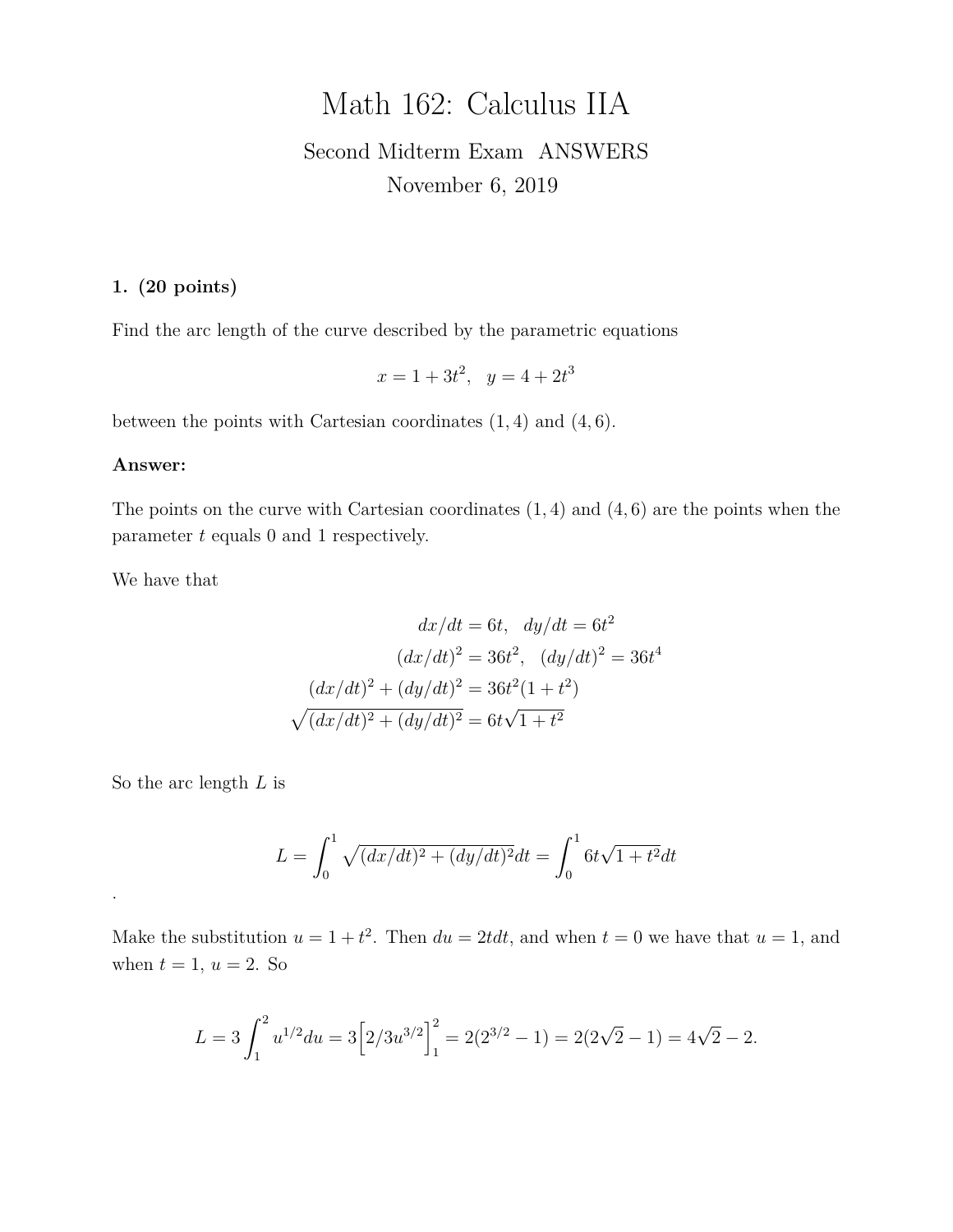**2. (20 points)** Determine if the following sequences are convergent or divergent and explain why. If it is convergent, give its limit.

(a) 
$$
\left\{ \frac{n \cos(n)}{n^2 + 1} \middle| n \ge 0 \right\}.
$$

## **Answer:**

Since for every  $n \geq 1$  we have  $-1 \leq \cos(n) \leq 1$  and hence

$$
\frac{-n}{n^2+1} \le \frac{n \cos(n)}{n^2+1} \le \frac{n}{n^2+1}.
$$

Consider

$$
\lim_{n \to \infty} \frac{-n}{n^2 + 1} = \lim_{n \to \infty} \frac{n}{n^2 + 1} = 0.
$$

By Squeeze Theorem, we prove  $\lim_{n\to\infty} \frac{n\cos(n)}{n^2+1} = 0$ , and hence the sequence is convergent.

(b) 
$$
\left\{ n^3 \sin\left(\frac{1}{n}\right) \middle| n \ge 1 \right\}
$$

#### **Answer:**

Putting  $x = 1/n$  we have

$$
\lim_{n \to \infty} n^3 \sin \left( \frac{1}{n} \right) = \lim_{x \to 0^+} \frac{\sin x}{x^3} = \lim_{x \to 0^+} \frac{\cos x}{3x^2} = \infty.
$$

Therefore, it is divergent.

**3. (20 points)** Compute the following integral:

$$
\int \frac{1}{(x^2 - 1)^2} dx.
$$

#### **Answer:**

$$
\frac{1}{(x^2-1)^2} = \frac{1}{(x-1)^2(x+1)^2}
$$
. The partial fraction decomposition can be written as\n
$$
\frac{1}{(x-1)^2(x+1)^2} = \frac{A}{(x-1)} + \frac{B}{(x+1)} + \frac{C}{(x-1)^2} + \frac{D}{(x+1)^2}.
$$

Multiplying the above equation by  $(x-1)^2(x+1)^2$  we get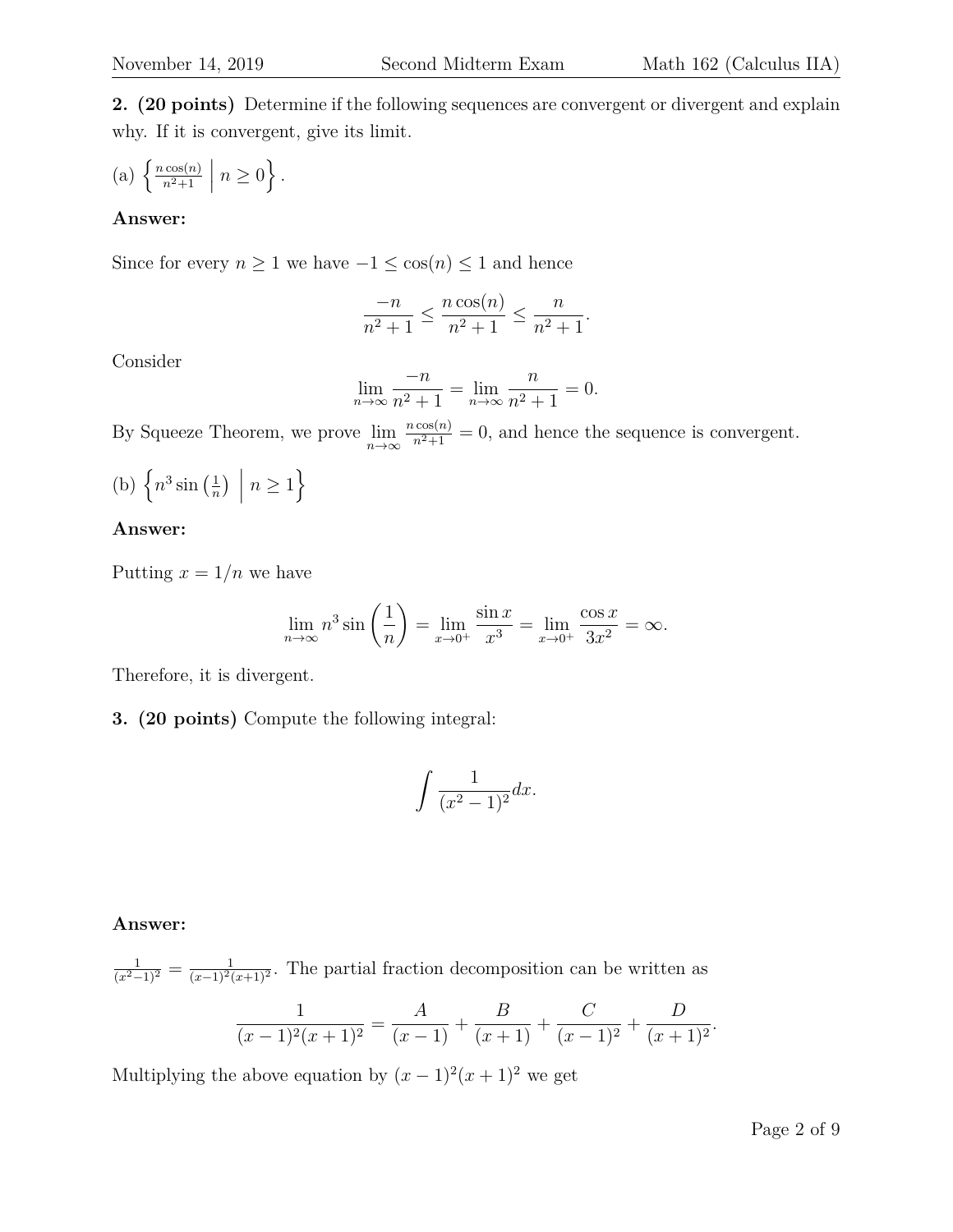$$
1 = A(x-1)(x+1)^2 + B(x-1)^2(x+1) + C(x+1)^2 + D(x-1)^2.
$$
 (1)

Substituting  $x = 1$  into (1) we get  $1 = C \cdot 4$ , implying that  $C = 1/4$ .

Substituting  $x = -1$  into (1) we get  $1 = D \cdot 4$ , implying that  $D = 1/4$ .

Now, let us expand each term in (1) and sort by degree:

$$
1 = A(x^{3} + x^{2} - x - 1) + B(x^{3} - x^{2} - x + 1) + \frac{1}{4}(x^{2} - 2x + 1) + \frac{1}{4}(x^{2} + 2x + 1)
$$
  
\n
$$
1 = (A + B)x^{3} + (A - B + \frac{1}{2})x^{2} + (-A - B)x + (-A + B + \frac{1}{2}).
$$

Consider the coefficients of the  $x^3$  and  $x^2$  terms. On the left hand side, the coefficients of  $x^3$  and  $x^2$  are 0, so the coefficients on the right hand side should equal 0. This gives the following equations:

$$
A + B = 0, A - B + \frac{1}{2} = 0.
$$

Solving these equations gives

$$
A = -\frac{1}{4}, B = \frac{1}{4}.
$$

Therefore,

$$
\int \frac{1}{(x^2 - 1)^2} dx = \int \left( \frac{-1}{4(x - 1)} + \frac{1}{4(x + 1)} + \frac{1}{4(x - 1)^2} + \frac{1}{4(x + 1)^2} \right) dx
$$
  
=  $\frac{1}{4} \left( \int \frac{-dx}{(x - 1)} + \int \frac{dx}{(x + 1)} + \int \frac{dx}{(x - 1)^2} + \int \frac{dx}{(x + 1)^2} \right)$   
=  $\frac{1}{4} \left( -\ln|x - 1| + \ln|x + 1| - \frac{1}{x - 1} - \frac{1}{x + 1} \right) + C.$ 

## **4. (20 points)**

(a) Compute the area of surface of revolution obtained by rotating the curve  $y =$ √  $4 - x^2$ around the x-axis.

## **Answer:**

$$
A = 2\pi \int_{-2}^{2} y \sqrt{1 + \left(\frac{dy}{dx}\right)^2} dx
$$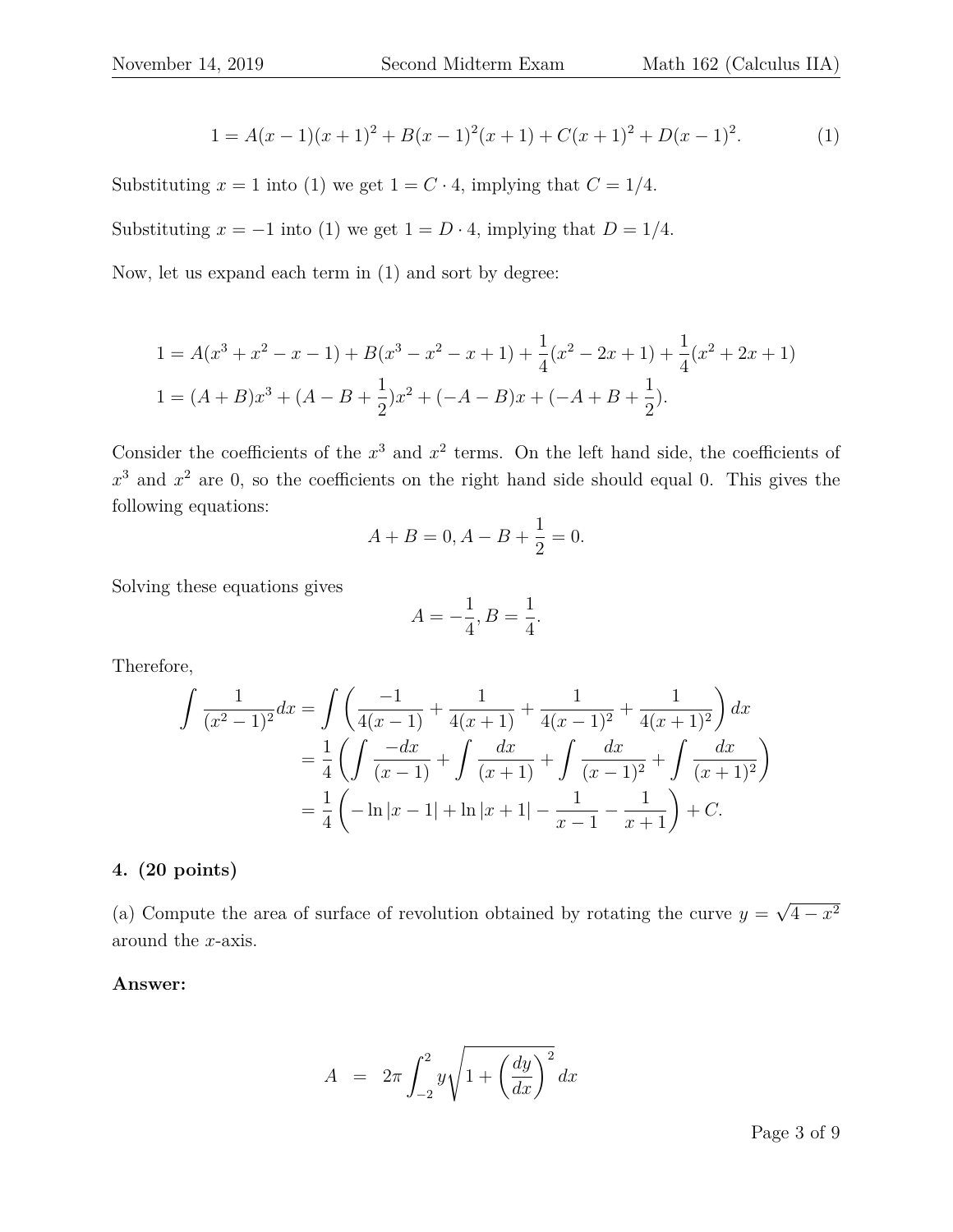$$
= 2\pi \int_{-2}^{2} \sqrt{4 - x^2} \sqrt{1 + \frac{x^2}{4 - x^2}} dx
$$

$$
= 2\pi \int_{-2}^{2} 2 dx = 16\pi
$$

(b) Do the same for the curve  $y = 1 - |x|, -1 \le x \le 1$ .

#### **Answer:**

$$
A = 2\pi \int_{-1}^{0} (1+x)\sqrt{1+1} \, dx + 2\pi \int_{0}^{1} (1-x)\sqrt{1+1} \, dx
$$
  
=  $2\pi \sqrt{2} \left( \left[ x + \frac{x^2}{2} \right]_{-1}^{0} + \left[ x - \frac{x^2}{2} \right]_{0}^{1} \right)$   
=  $2\pi \sqrt{2} \left( \frac{1}{2} + \frac{1}{2} \right) = 2\pi \sqrt{2}$ 

### **5. (20 points)**

(a) Find the area of **one petal** of the polar rose  $r = 2\cos(4\theta)$  pictured below.



#### **Answer:**

We need to find consecutive zeros of  $r = 2\cos(4\theta)$ . These will give the limits of integration, because the petal will close for those  $\theta$  values. If  $0 = 2 \cos(4\theta)$ , then  $4\theta = \pi/2, 3\pi/2$ , so  $\theta=\pi/8, 3\pi/8$  are the limits of integration.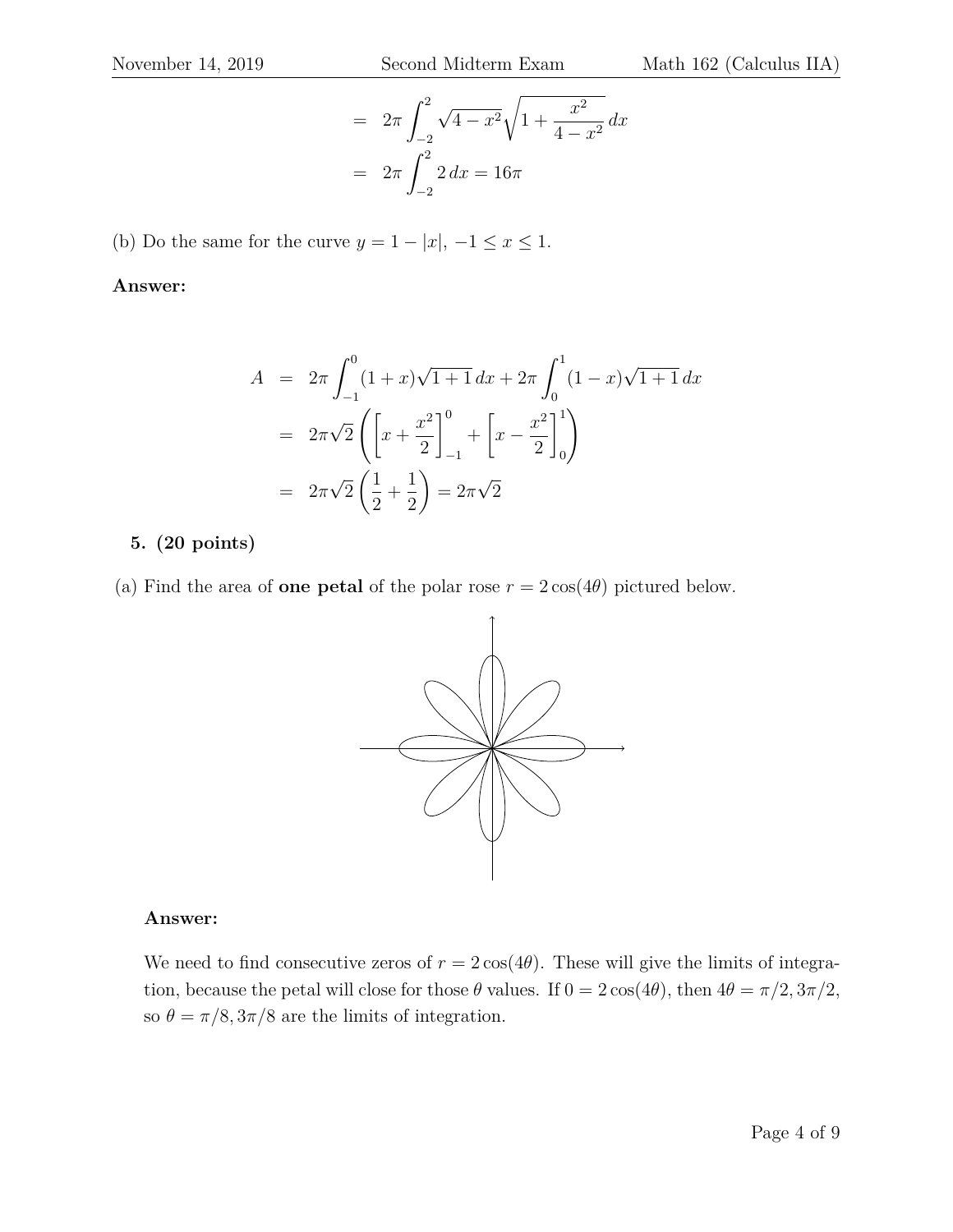

Other correct integrals:  $\frac{1}{8\frac{1}{2}} \int_0^{2\pi} 4\cos^2(4\theta) d\theta$ ,  $2\frac{1}{2}$  $\frac{1}{2} \int_0^{\pi/8} 4 \cos^2(4\theta) d\theta$ ,  $\frac{1}{2}$  $\frac{1}{2} \int_{3\pi/8}^{5\pi/8} 4 \cos^2(4\theta) d\theta$ , etc.

 $=$   $\pi/4$ 

8

π/8

dθ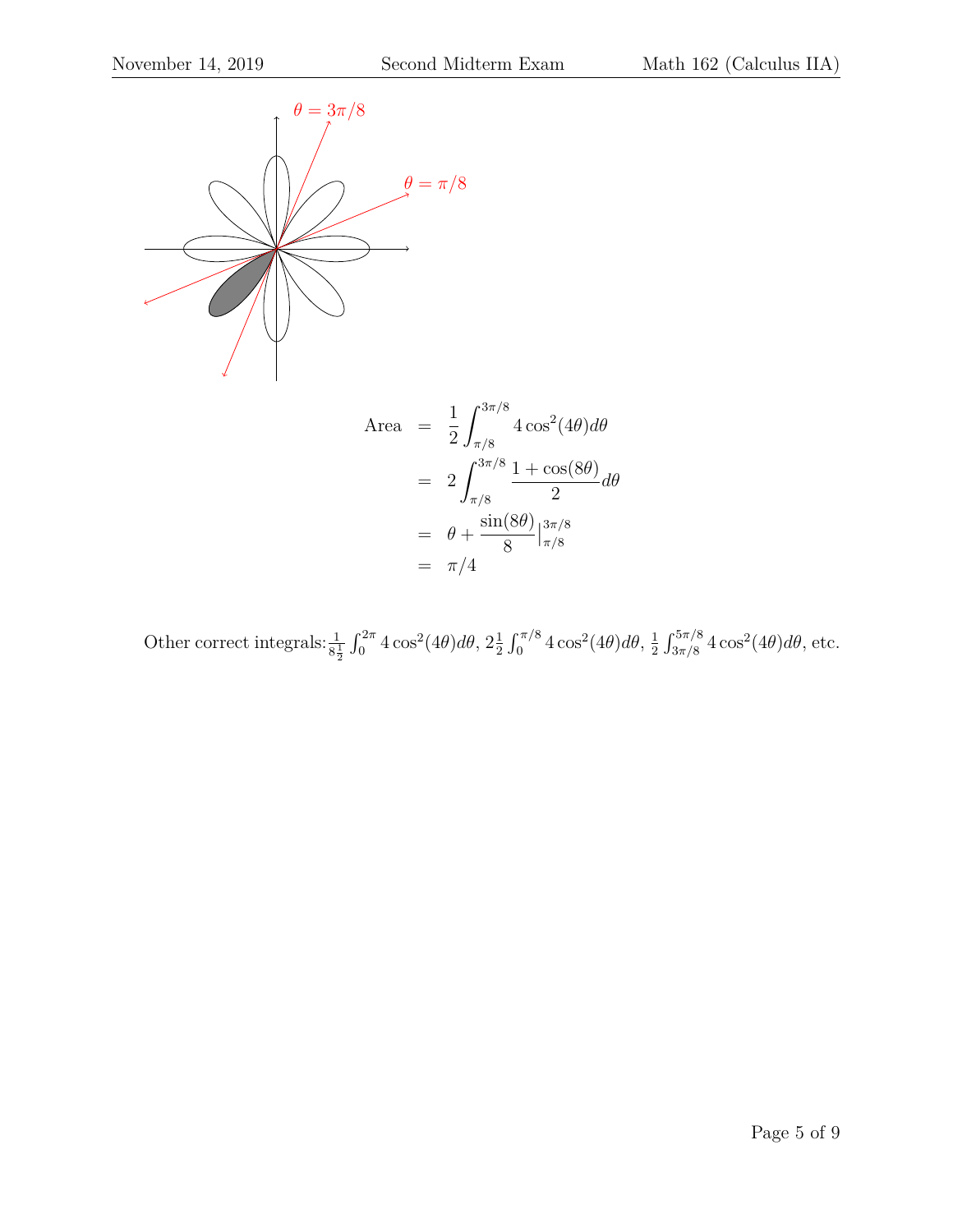(b) The parametric curve given by  $x = 4t^3 - 3t$ ,  $y = t^2 + 1$  intersects the y-axis at 3 different values of t. What are the **equations of the tangent lines** to the curve at each of these points?

#### **Answer:**

Solve  $x = 4t^3 - 3t = 0$  to get  $t = 0, \pm \frac{\sqrt{3}}{2}$  $\frac{\sqrt{3}}{2}$ . We have

$$
\frac{dy}{dx} = \frac{2t}{12t^2 - 3}
$$

At  $t = 0$ , the tangent is horizontal with y-intercept  $y = 1$ , so we get  $y = 1$ . At  $t =$  $\sqrt{3}/2$ , at  $(x, y) = (0, 1 + 3/4)$ , the tangent has slope  $\sqrt{3}/6$ . At  $t = -$ √  $3/2$ , also at  $(x, y) = (0, 1 + 3/4)$ , the tangent has slope – √ 3/6. So the two lines are

$$
y = \pm \frac{\sqrt{3}}{6}x + \frac{7}{4}.
$$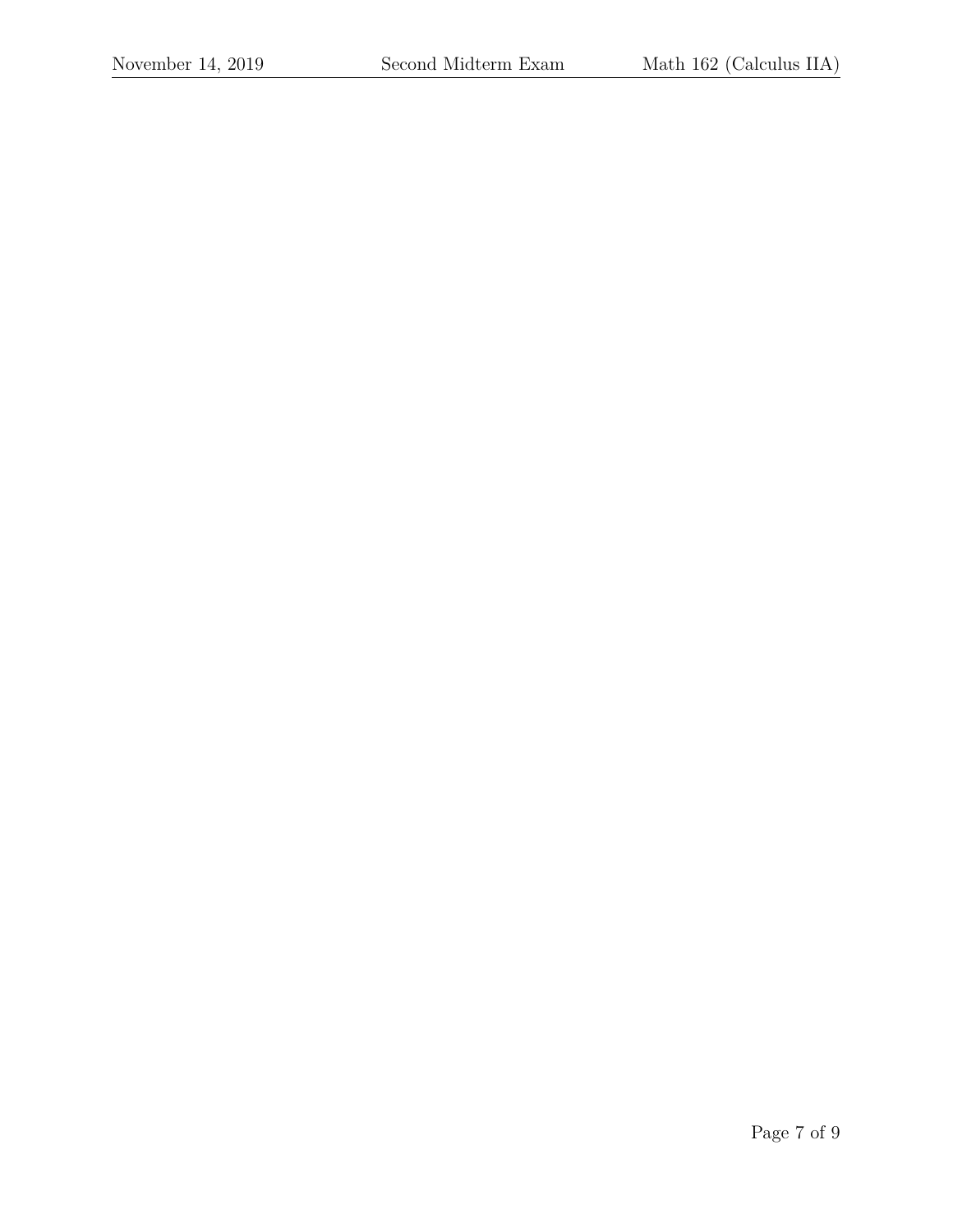Scratch paper